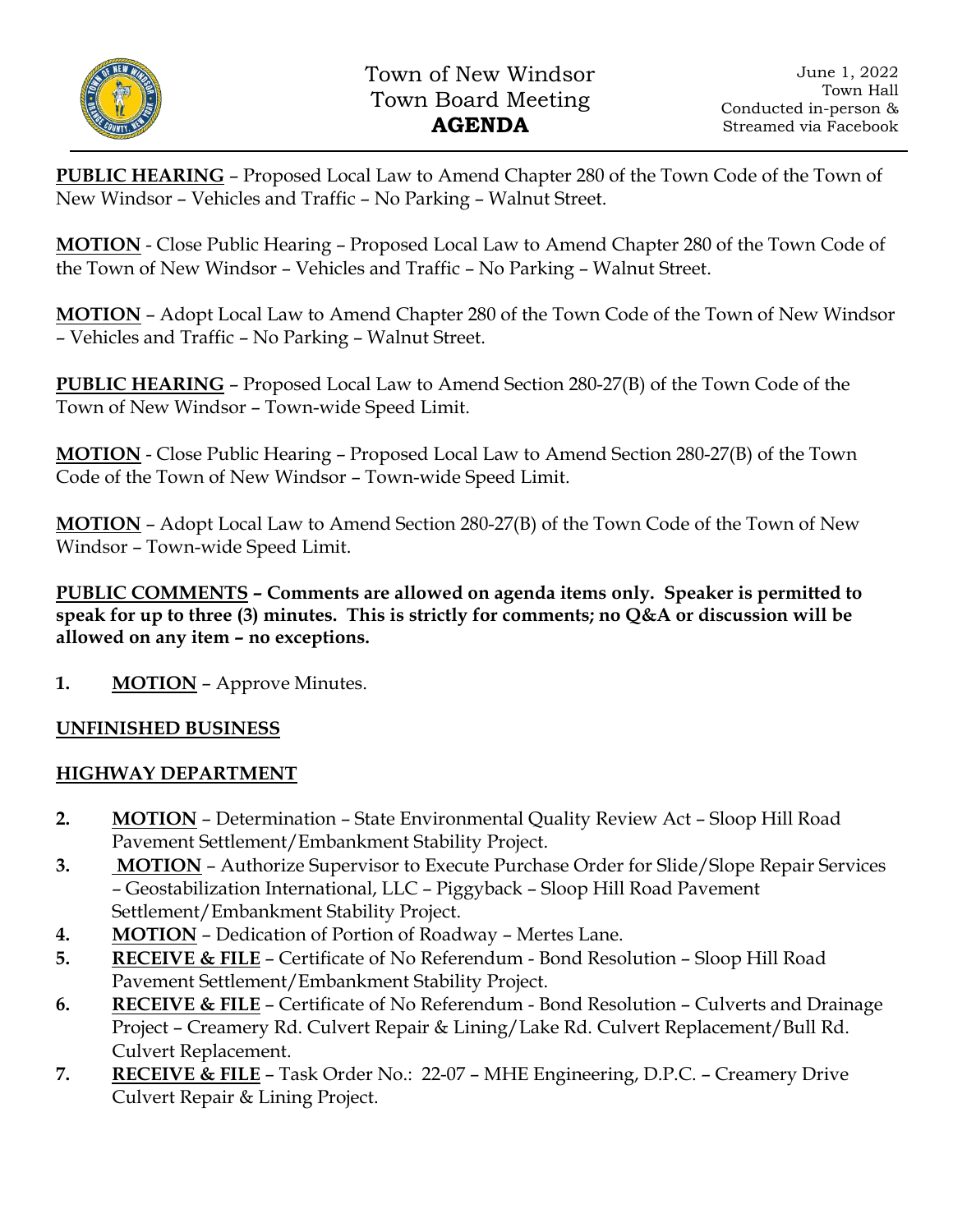

**8. RECEIVE & FILE** – Task Order No.: 22-08 – MHE Engineering, D.P.C. – Lake Road Culvert Replacement Project.

## **WATER DEPARTMENT**

### **SANITATION DEPARTMENT**

- **9. MOTION** Authorize Supervisor to Execute Agreement MHE Engineering, DPC Infiltration & Inflow Study – Phase II (Planning Grant #110405).
- **10. RECEIVE & FILE**  Irrevocable Offer of Dedication Anna Properties New York, LLC.
- **11. RECEIVE & FILE** Sewer Easement Anna Properties New York, LLC.
- **12. RECEIVE & FILE** Irrevocable Offer of Dedication The Greens at Woodbury, LLC Town Sewer Pump Station #14.

## **GENERAL**

- **13. MOTION** Amend Establishment of Standard Work Day for Elected/Appointed Officials.
- **14. MOTION** Authorize Supervisor to Execute Applications & Permits to Operate Equipment for Law Enforcement Purposes – New York State Department of Transportation – Pole Attachments within New York State Rights-of-Way.
- **15. MOTION** Release Performance Bond Post-Occupancy Study Amazon.com Services, Inc. – Truck Transfer Terminal (PB#20-01).
- **16. MOTION** Release Performance Bond Intersection Improvements Amazon.com Services, Inc., - Truck Transfer Terminal (PB#20-01).
- **17. MOTION** Authorize Supervisor to Approve Receipt of Funds & Execute Contract Orange County Solutions Through Orange County Youth Bureau – Summer Camp Program.
- **18. MOTION** Authorize Supervisor to Approve Receipt of Funds & Execute Contract new York State Office of Children & Family Services Through Orange County Youth Bureau.
- **19. MOTION** Authorize & Approve Full-Time Hire Laborer Tyler Vanasco.
- **20. MOTION –** Re-Appointment to Ethics Board Richard Ballezza.
- **21. RECEIVE & FILE** Letter of Resignation Donald Bigi Board of Ethics.
- **22. MOTION-** Appoint to Ethics Board Ciria Briscoe-Perez.
- **23. MOTION** Authorize Solicitor's Permit DKR Solutions, Inc.
- **24. RECEIVE & FILE** Certificate of No Referendum Bond Resolution Town Hall Roof Replacement Project.
- **25. RECEIVE & FILE** Certificate of No Referendum Bond Resolution 244 Union Avenue Roof Replacement Project.
- **26. RECEIVE & FILE** Certificate of No Referendum Bond Resolution Purchase of Vehicles & Equipment.
- **27. RECEIVE & FILE** Certificate of Determination \$8,520,000 Public Improvement Serial Bonds – 2022.